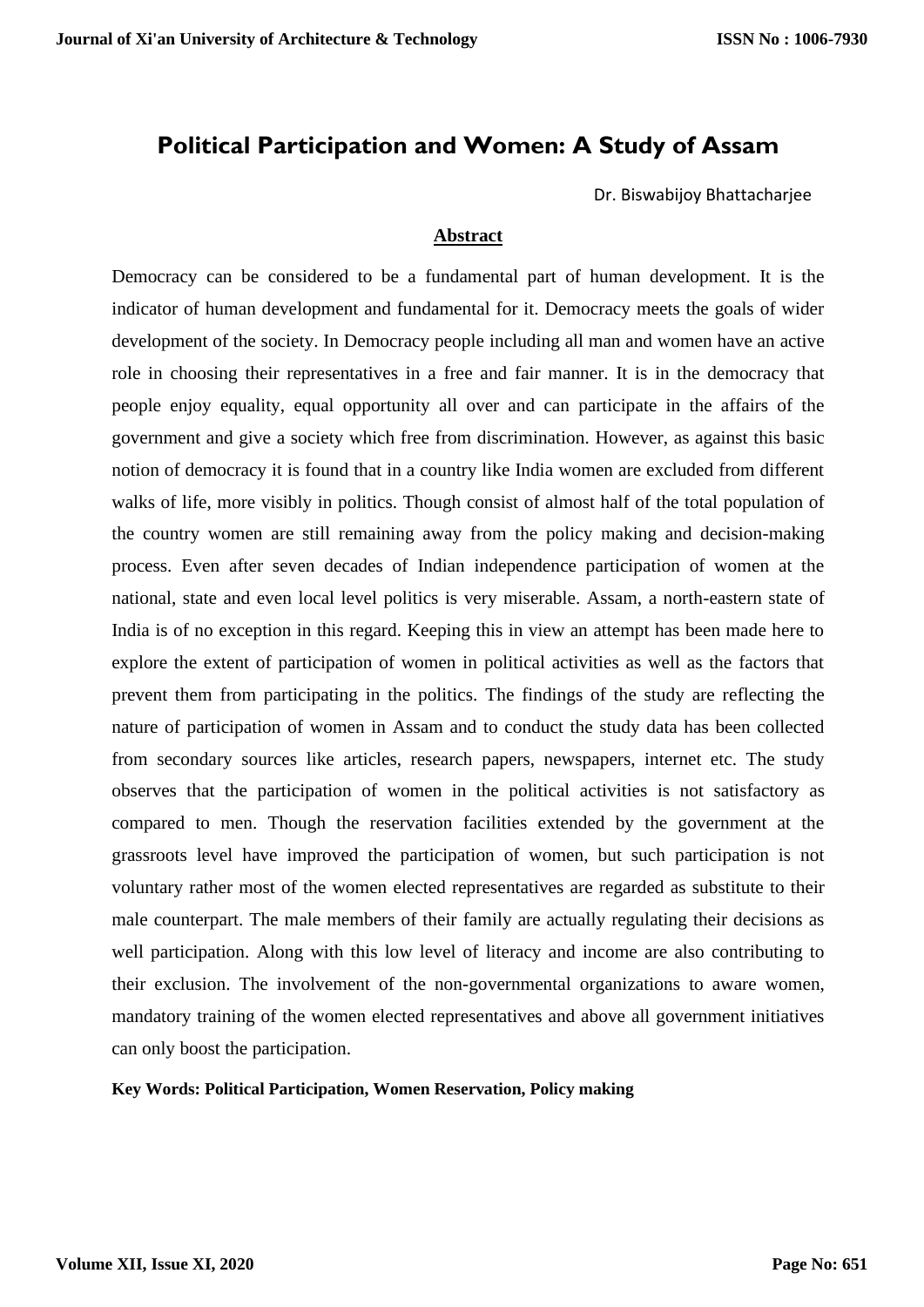## **Introduction**

Democracy can be considered to be a fundamental part of human development. It is the indicator of human development and fundamental for it. Democracy meets the goals of wider development of the society. In Democracy people have an active role in choosing their representatives in a free and fair manner. It is in the democracy that people enjoy equality, equal opportunity all over and can participate in the affairs of the government and give a society which free from discrimination. Participation of the people is an essential ingredient for the success of democracy. It is observed that to develop a country like India it is pertinent that all the people both men and women should come together and actively participate in the political process of the government. Political participation is the hallmark of a democratic setup. Success and effectiveness of democracy largely depend on the extent to which equal, effective and actual participation is provided by the system to all its citizens both men and women. As women comprise about half of the population, this section of society requires due attention in the system and a due share in process. Women's along with men active participation in political affairs in a democracy is crucial and necessary because it provides legitimacy to the system and also strengthens the democratic fabric.<sup>1</sup> Democracy will fail in its objectives if women citizens lack equal opportunity to participate in the governmental decision-making process. They are to be equal partners in the nation-building and political development. Women's participation in politics of any country gives a strong message globally not only in terms of equality and freedom of liberty but also in the space provided for women in the democratic framework of electoral politics. There cannot be a real democracy if the voices and issues of women that constitute half the population of the country are ignored or sidelined. The participation of women and their engagement in electoral process is an important marker of the maturity and efficiency of democracy in any country. So, it means that in developing the society women play a pivotal role and they

<sup>&</sup>lt;sup>1</sup> Archana Sarma, 'Development and Women in the Functioning of Political Parties: A Case Study of Assam in Global Context' retrieved from [http://paperroom.ipsa.org/papers/paper\\_5184.pdf](http://paperroom.ipsa.org/papers/paper_5184.pdf) on 15th Sep 2016.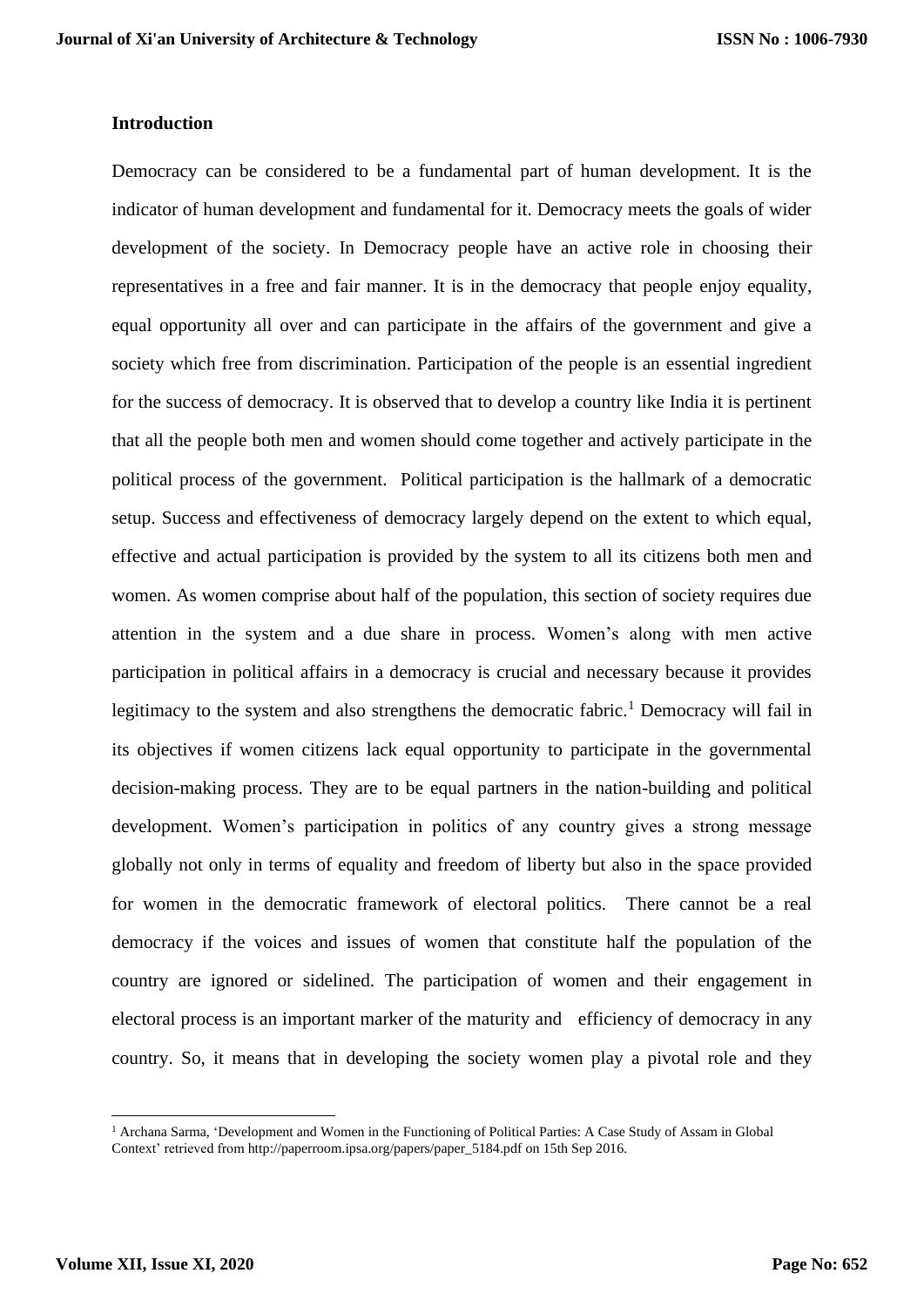should participate more in the decision-making process of the country. But unfortunately it is seen in our country that women are not given equal status with men. They face many constraints in participating in the affairs of the government<sup>2</sup>. So, it is in this context the objective of the present study is to explore the extent of participation of the women in the political activities in the state of Assam and also try to find out the factors that prevent them from participating in the affairs of the politic in the state of Assam. For conducting the present study data has been collected from secondary sources like articles, research papers, journals, internet etc.

**Political Participation:** Political participation has been defined in various ways. Political participation means not only exercising the right to vote, but also active involvement in the decision-making process at all the levels of governance. It is an essential ingredient of human development. It refers to the people's active involvement in particular projects or programmes that are adopted for the benefits of the society. Active participation enables people to gain access to a much broader range of opportunities. It also refers to the voluntary involvement of all the people in the formulation as well as implementation of various governments' policies and programmes for the benefit of the society. Political participation does not only mean to casting votes during election rather it includes wider range of activities like participating in election campaign, having membership in various political parties, contesting election etc. Participation helps the individual to be effective and associates him with the political system. It is an essential element for the success of democratic form of governance. It provides the people with ample of opportunities to take active part in the functioning of governance and also make the government responsible for their act of omission and commission.The International Encyclopaedia of Social Sciences defined political participation as the principal means by which consent is granted or withdrawn in a democracy and rulers are made accountable to the ruled. It signifies such proceedings like voting, seeking information,

<sup>&</sup>lt;sup>2</sup> Ira Das, 'Status of Women: North Eastern Region of India versus India' in International Journal of Scientific and Research Publications, Volume 3, Issue 1, January 2013 1 ISSN 2250-3153, retrieved from [www.ijsrp.org/research-paper-1301/ijsrp](http://www.ijsrp.org/research-paper-1301/ijsrp-p1322.pdf)[p1322.pdf](http://www.ijsrp.org/research-paper-1301/ijsrp-p1322.pdf) on 15th Sep 2016.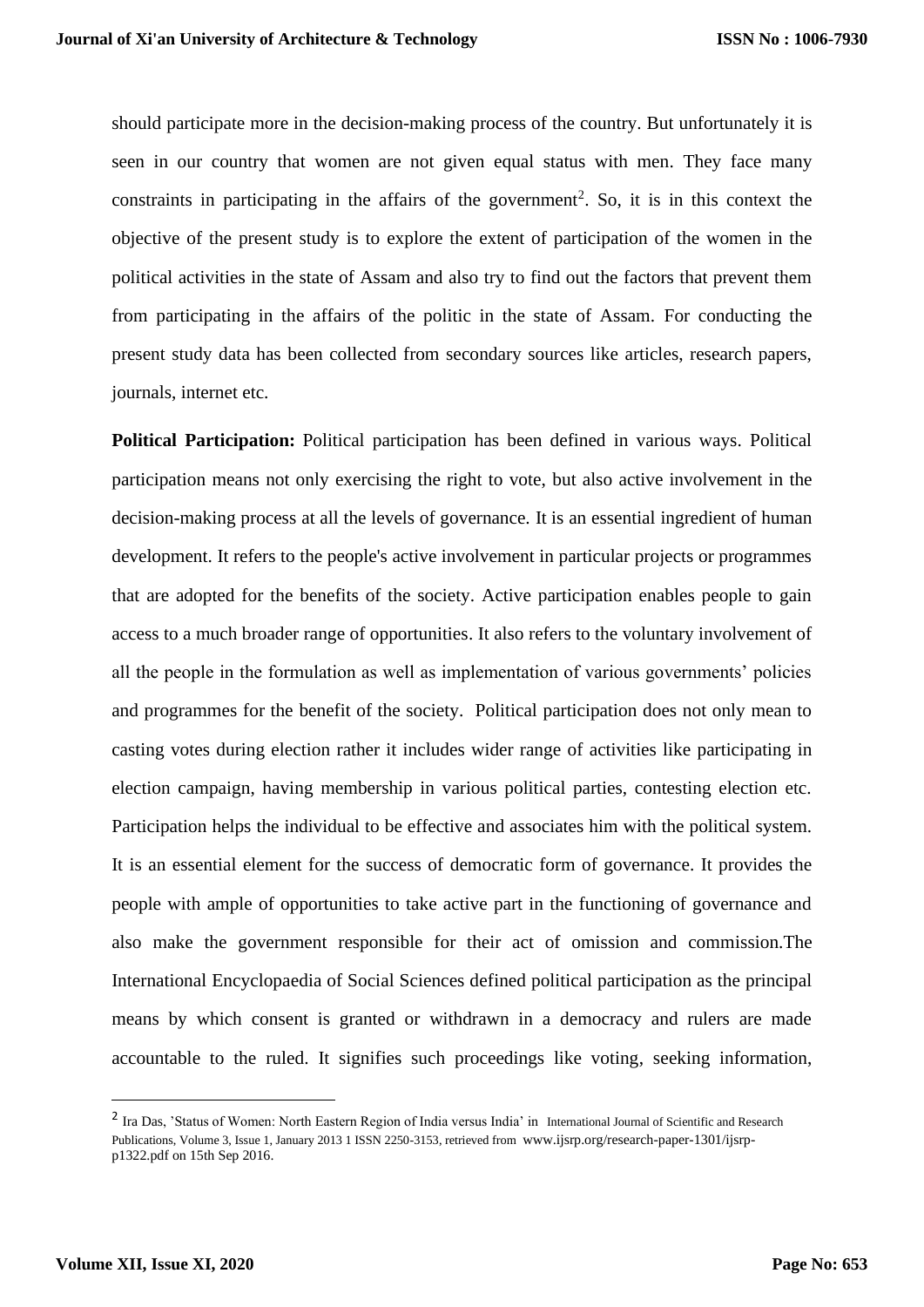discussing and proselytising, attending meetings, contributing financially and communicating with representatives. Many writers have rightly argued that political participation of citizens is the distinguishing mark of modern states. More than anything else, the modem state is distinguished from the traditional ones by the extent to which people participate in politics.' High levels of political participation are usually associated with democracy, which is beneficial both to the individual and to the society. Political participation has been considered as a 'sine qua non' of democracy.<sup>3</sup>

**Women's Reservation Bill:** The Women's Reservation Bill, which proposes to reserve 33 percent of seats in Parliament and State Legislative Assemblies was introduced in Lok Sabha by the United Front government of HD Deve Gowda in 1996. The main aim of the introduction of this Bill was to bring the women to participate in the mainstream of politics, to involve themselves in all the affairs of the government as well as to encourage them to contest election for both parliament and State Legislative Assemblies. According to this bill, the reservation of the seats will be on rotational basis. Vajpayee government pushed for the bill in Lok Sabha but it still wasn't passed. UPA-I government, led by Congress, again introduced the bill to reserve seats for women in Lok Sabha and legislative assemblies in May 2008. After its reintroduction, the bill was passed by Rajya Sabha on March 9, 2010, but was still left pending in Lok Sabha.<sup>4</sup> Rajya Sabha on March 9, 2010, took a 'historic and giant step' by voting (191 for and 1 against) to amend the Constitution, providing 33% reservation for women in Parliament and State Assemblies.

<sup>&</sup>lt;sup>3</sup> M.V Georgekutty, Political Participation and Women in India, chapter iii, 2010. Retrieved from shodhganga.inflibnet.ac.in/bitstream/10603/189/3/12\_chapter2.pdf on 16<sup>th</sup> Sep 2016.

<sup>4</sup> Women's Reservation Bill: All you need to know about the bill which will bring 33 percent reservation for women in Lok Sabha., retrieved from https://www.indiatoday.in/education-today/gk-current-affairs/story/women-s-reservation-bill-all-you-need-to-know-about-thebill-which-is-yet-to-be-passed-in-lok-sabha-1653451-2020-03-07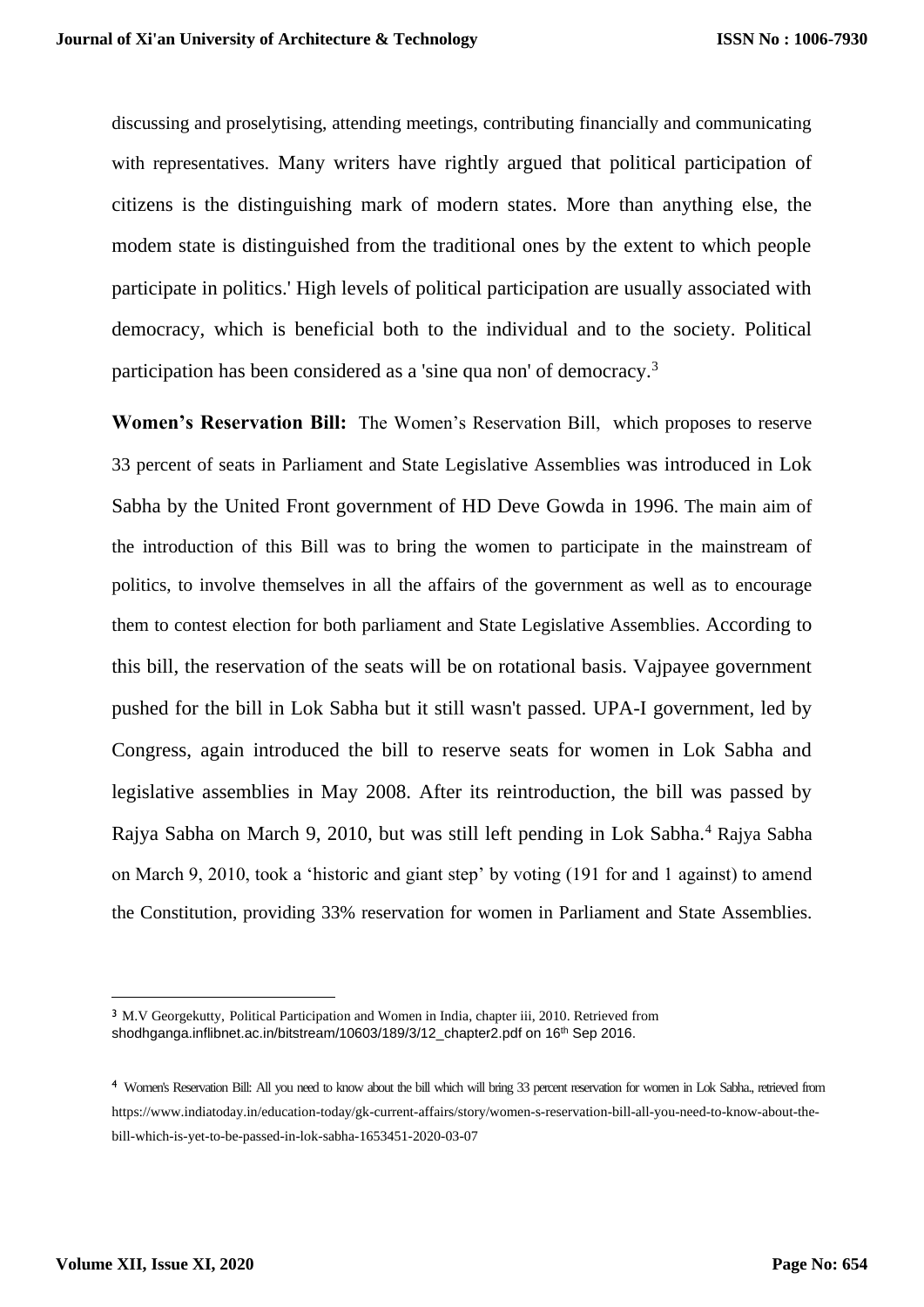It is provided in bill that one-third of all seats on the Lok Sabha and the State Assemblies will be reserved for women.

## **Political Participation of Women in Assam:**

In the context of political participation in the state of Assam, women's role is very miserable. Though the government of India as well as the government of Assam have taken various measures to improve the participation of women in the decision-making process but unfortunately the result is not satisfactory. It has been illustrated from the study of available literatures that the representation of women in the state legislative assembly of Assam is very less. They cannot occupy a good position in decision making process and leading role in party politics of the state of Assam. They always keep themselves aside from the mainstream of politics. It has also been found that in all the legislative assembly elections and all the Lok Sabha elections in Assam from 1952 the number of female contestants is very lower in compare to male contestants. There is a wide gap between number of elected male and number of elected female. Even if some of women try to participate in politics but because of male dominance over political parties they do not get chance to participate in the political activities. They have to face so many problems and criticisms while entering the politics. Lesser women are seen in holding key positions in the political arena in the state of Assam. Similarly, in the local level of government in Assam also women's participation is very scanty. Though in some of the village panchayats in Assam, it was seen that some of the women contested election and got elected but their role is very nominal. Most of them do not know all the activities of the government because they always confined themselves to the household activities. It has also been found that though the reservation facilities extended by the government at the grassroots level have improved the participation of women, but such participation is not voluntary rather most of the women elected representatives are regarded as substitute to their male counterpart.<sup>5</sup> The male members of their family are actually regulating their decisions as well participation. Apart from political parties and Parliament,

<sup>&</sup>lt;sup>5</sup> Parismita Borah, 'Political Participation of Women in North-East India with Special Reference to Assam after

Independence' in *International Journal of Interdisciplinary Research in Science Society and Culture,* Vol.1 Issue.2 Dec. 2015 retrieved from ijirssc.in/pdf/1451502078.pdf on  $18<sup>th</sup>$  Sep 2016.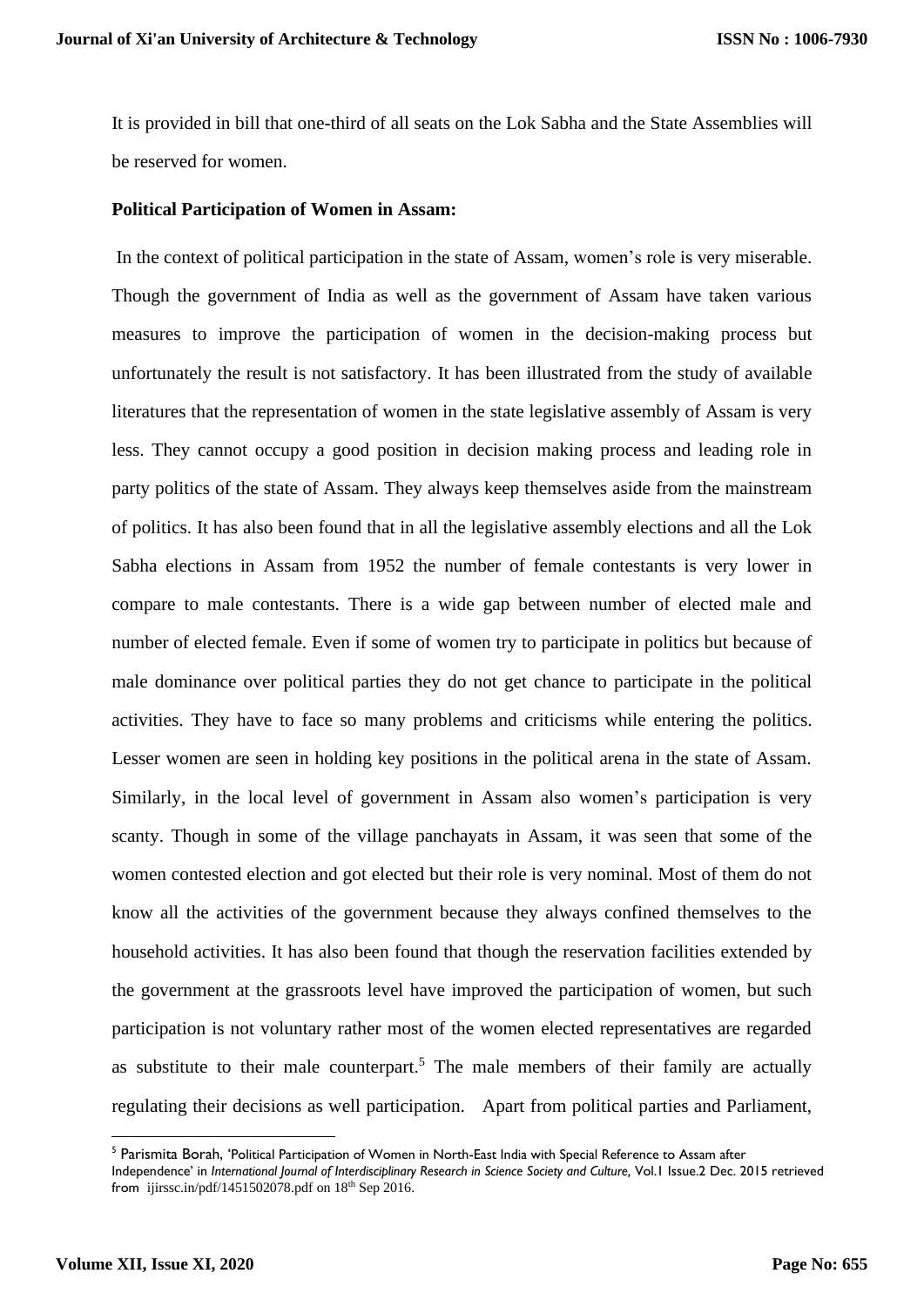women are also seriously under-represented in other spheres of decision-making process in the state of Assam.

**Obstacles in Women's Political Participation in Assam:** There are many reasons which create hurdles in the participation of women in the politics of Assam such as patriarchal context, the existing societal value system, the private-public divide in terms of domain identification and male preponderance in political institutions. For conducting any activities they have to depend upon the male members of their family. Beside that women do not get adequate financial support from the political parties to contest the elections. Due to unequal distribution of resources they do not occupy a strong position in the politics as well as also unable to avail sufficient political training. Societal and cultural norms and customs also prevent them from participating in the politics. Similarly, poverty is another hurdle in the realisation of women's involvement in the politics. It has also been found in the study of available literature that the lack of political wills also one of important reasons for the non participation of women in politics.. Similar condition is found in case of those Hindu women elected representatives who did not attend the meetings. Their health status is also a major constraint in women's participation. From the study of **Mamata Narzary's** "**Women's marginal role in politics with special reference to Assam"** it has been depicted that the cause of low representation of women in politics is the well tradition of nature of their domestic responsibility and workload of women. It made extremely hard for them to spare more time for politics. Thus women are handicapped from getting all the information which man pick up easily from casual gossip with all kind of people. These result the non participation women in the politics of Assam as well as in India.

### **Conclusion:**

So, from the above study it has been observed that the participation of women in the politics of Assam is not satisfactory as compare to the men. They are still remaining away from the policy making and decision-making process in the state of Assam. Participation of women in politics is an important means to overcome social maladies and also essential for the development of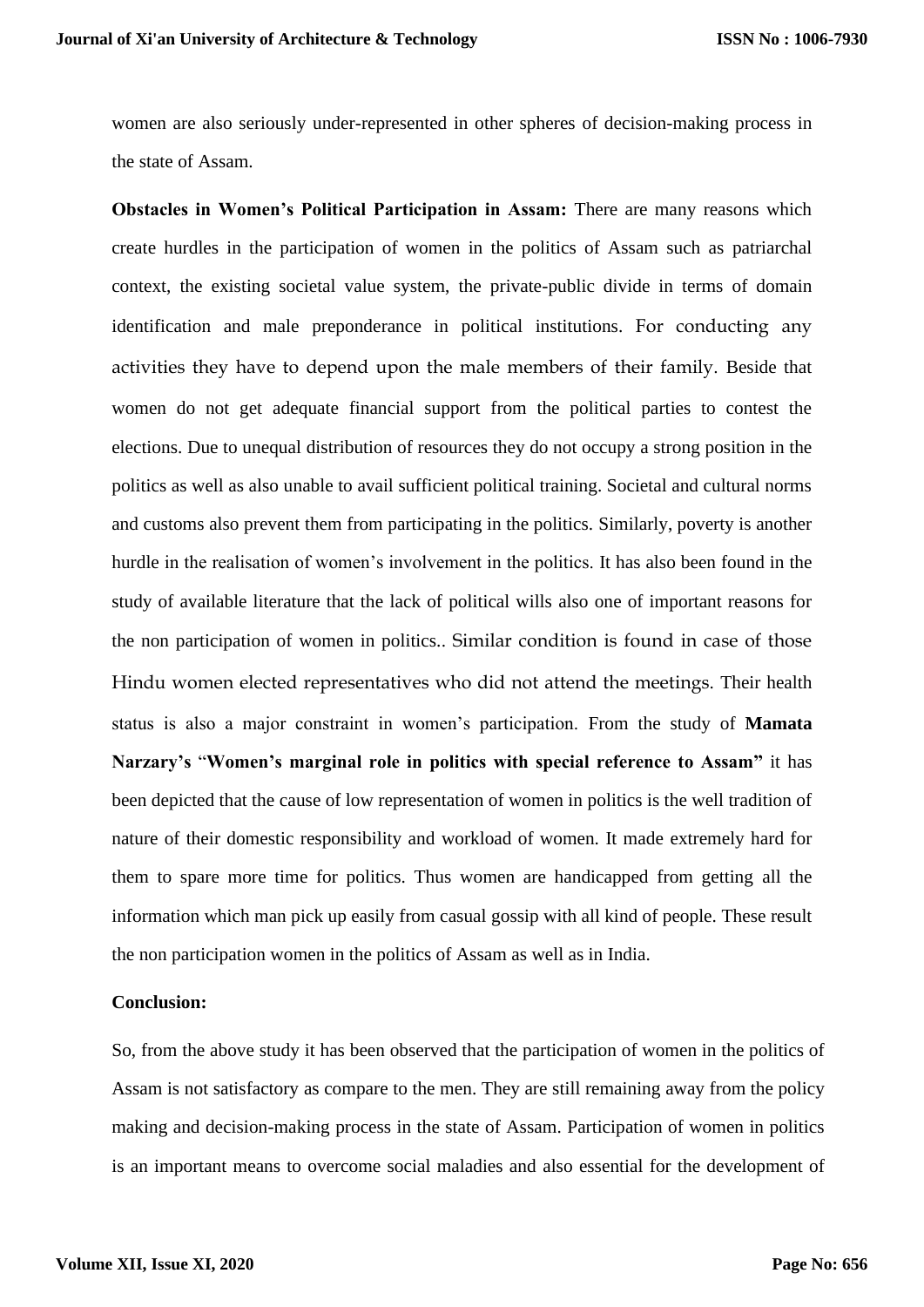the society. Women look at development in a different perspective and hence, they can play a vital role in the development process. So, the development of the society cannot be realised unless the women participate in greater extent in the affairs of the politics. So, to increase their participation it is important to give educational training programmes to the women related to politics and at the same time they should be provided with proper economic resources so that they can also contest election as per with the men. It is also suggested that the elected women in each district in the state of Assam may develop a network among them and hold meetings and discussions on routine basis about necessary measures to promote their participation and neutralize male domination in the politics. Besides, the involvement of the non-governmental organizations to aware women, women organisations and above all government initiatives can only boost the participation of the women in the politics.

### **Reference:**

- 1. Parismita Borah. (2015) 'Political Participation of Women in North East India with Special Reference to Assam after Independence', in *International Journal of Interdisciplinary Research in Science, Society and Culture,* Vol.1 Issue.2
- 2. Mamata Narzary. (2013) 'Women's Marginal Role in Politics with Special Reference to Assam', in *Global Research Methodology Journal*, Vol.2, 2013 Issue 8 ISSN 2249- 3004.
- 3. Saroj Choudhary. (2012) 'Political Participation and Representation of Women in Indian Politics' in *International Journal of Behavioural Social and Movement Science,* Vol.1, Oct. 2012 Issue 4.
- 4. Ira Das (2013). Status of Women: North Eastern Region of India versus India in *International Journal of Scientific and Research Publication*, Vol. 3 January 2013.
- 5. Richa Shankar. (2014) Measurement of Women's Political Participation at the Local Level: Indian Experience. Retrieved from